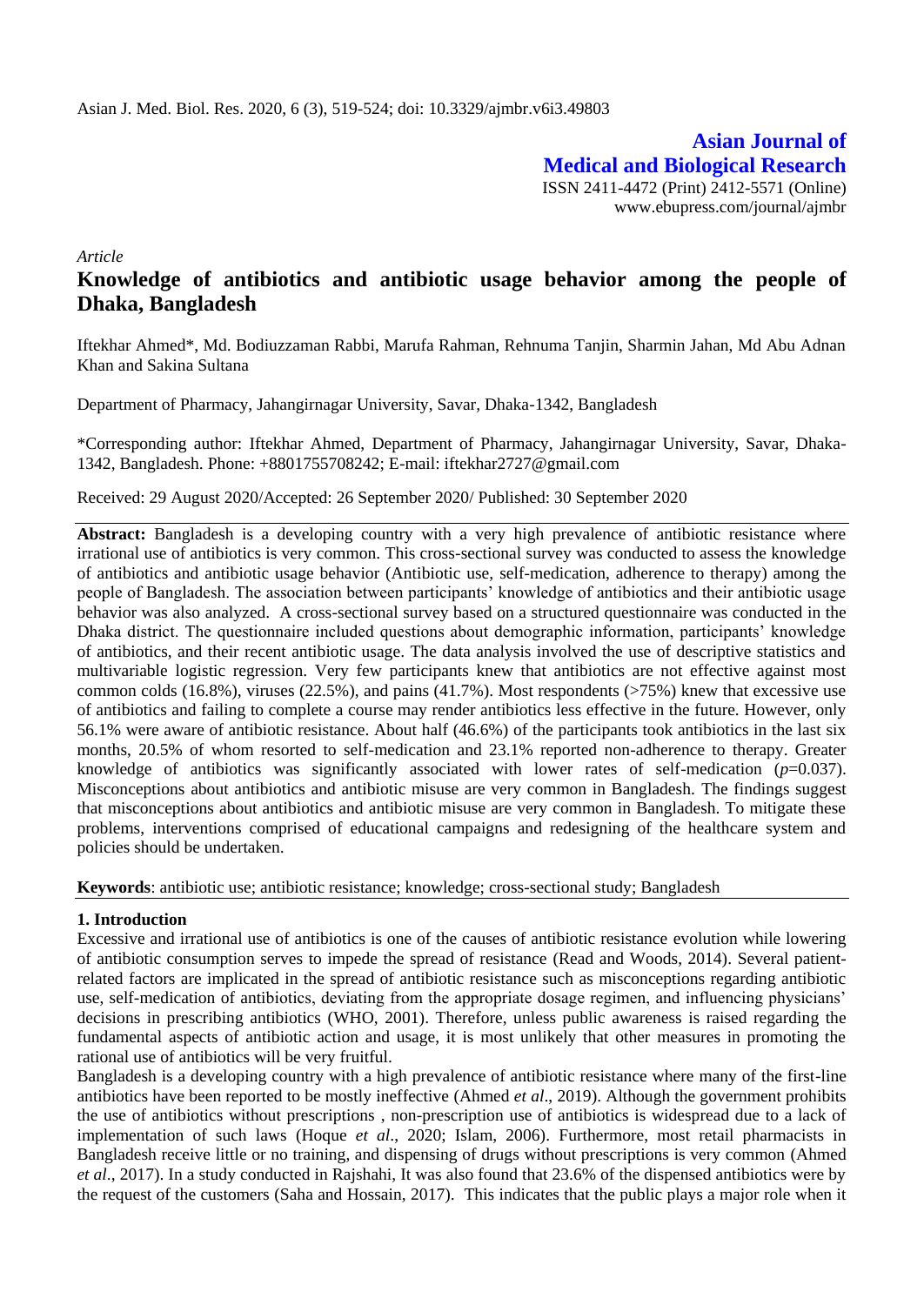**520**

comes to irrational antibiotic use in Bangladesh. While it is crucial to take regulatory measures to prevent nonprescription use as well as to train healthcare professionals, we believe identifying the gaps in public knowledge about antibiotics and implementing appropriate interventions to educate the people should be the very first step in promoting rational use of antibiotics and subsequent reduction of antibiotic resistance. Hence, this survey seeks to investigate 1) the knowledge of antibiotics among the people of Bangladesh, 2) the rates of antibiotic use, self-medication, and adherence to prescribed regimens, and 3) how participants' knowledge of antibiotics affects their antibiotic usage behavior. Although several studies have addressed antibiotic use and selfmedication in Bangladesh (Chowdhury *et al*., 2015; Fahad *et al*., 2010; Sutradhar *et al*., 2014), this is the first study to investigate the gaps in public knowledge and assess its impact on antibiotic usage behavior.

## **2. Materials and Methods**

## **2.1. Study design and sampling**

A cross-sectional survey was conducted from June to August of 2019 in Dhaka District— the capital of Bangladesh and the largest district in terms of population. Two of the six sub-districts of Dhaka (Dhaka City Corporation and Savar) were included in the survey. From each of the two regions, a random sample of the population was surveyed. Inclusion criteria for the selection of participants were: 1) adults age 18 years and above; 2) familiar with antibiotics; 3) provided written consent to participate in the survey. The sample size was determined using Raosoft® sample size calculator (Raosoft). Based on a 5% margin of error and a confidence level of 95%, the minimum required sample size was 385. However, we surveyed 450 people, and 429 were included in the final statistical analysis after some of the responses were excluded from analysis because of missing data.

## **2.2. The questionnaire**

The questionnaire was comprised of three segments. The first part collected the basic demographic information (Gender, Age, and Education) of the participants. The second part contained ten questions and statements pertaining to antibiotic action, usage, and resistance intended to evaluate the knowledge of the participants. The participants had to select either of the three answer choices (Yes/No/Not Sure for questions; Agree/Disagree/Not sure for statements). Part three contained questions about the participants' use of antibiotics (Antibiotic use, self-medication, and completion of therapy) within the last six months. In this study, self-medication has been defined as the taking of antibiotics without a doctor's prescription, rather by self-initiative, or by the advice of family/friends, or retail pharmacists.

## **2.3. Statistical analysis**

Data analysis was done in IBM SPSS, version 25. The demographic characteristics of the participants and their responses to individual questions were reported using descriptive statistics. To identify the association between participants' knowledge of antibiotics and their practices related to antibiotic usage (recent use, self-medication, and completion of therapy), multivariable logistic regression was performed. For this purpose, a knowledge score was determined based on the percentage of correct responses: 0-40% correct responses were defined as "Poor" knowledge, 50-70% correct responses as "Medium" knowledge, and 80-100% correct responses as ―Good‖ knowledge. The regression model was adjusted for the demographic variables (gender, age, and education). A *P*-value of less than 0.05 was considered statistically significant.

## **2.4. Ethical considerations**

The study was conducted following the guidelines of the Declaration of Helsinki (WMA). Ethical approval was obtained from the Biosafety, Biosecurity & Ethical Committee of Jahangirnagar University (Ref No: BBEC, JU/ M 2019 (11) 4). Participants were made aware of the purpose of the study and written informed consent was obtained from them.

## **3. Results**

# **3.1. Participants' characteristics**

Out of the 429 participants, 55.2% were males and 44.8% were females. In terms of age, 56.9% were 18-35 years old, whereas 43.1% were older than 35 years. Also, 50.8% had some or complete undergraduate education. The demographic characteristics are presented in table 1.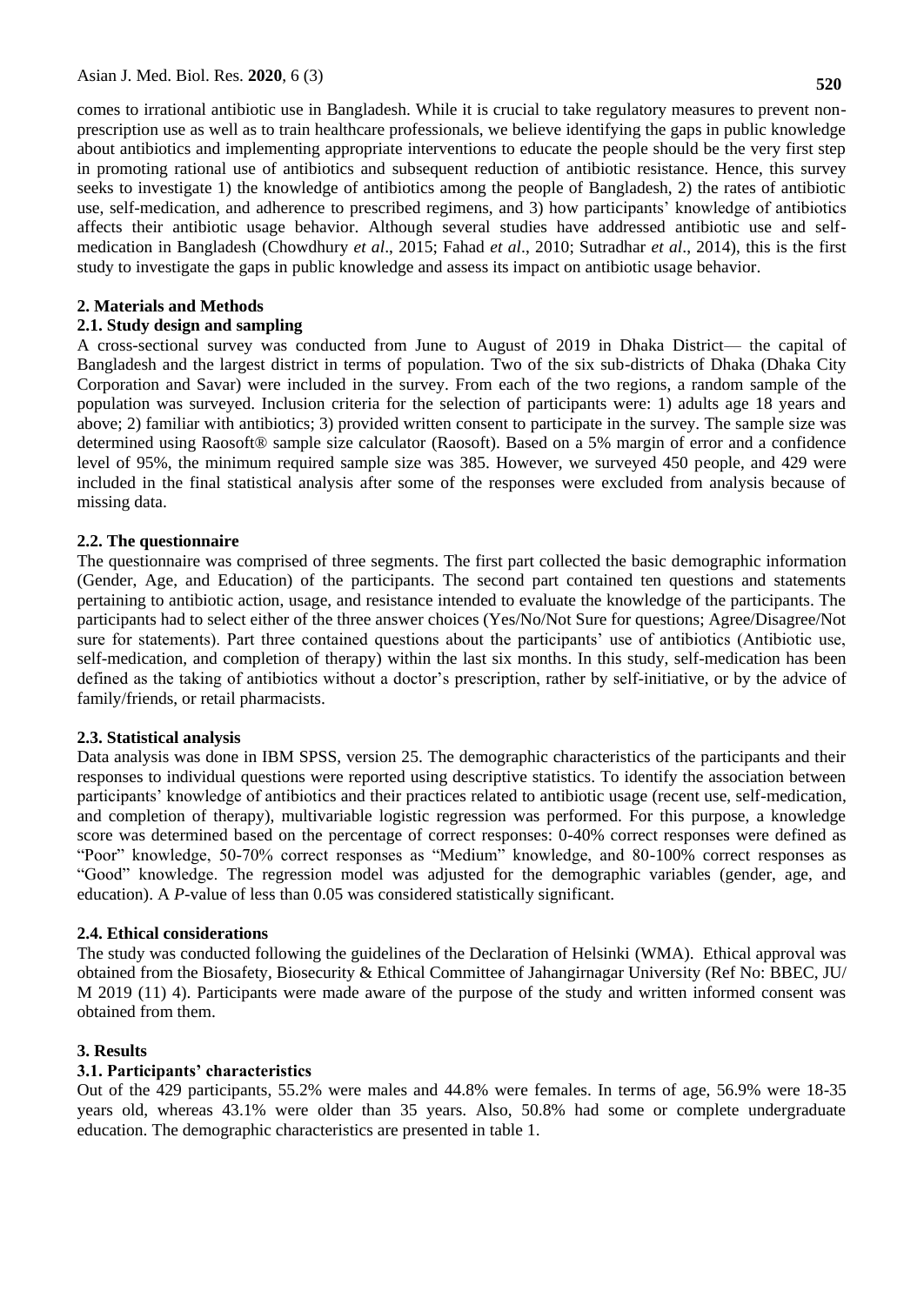#### **3.2. Knowledge of antibiotics**

In general, participants demonstrated a lack of knowledge regarding the action and efficacy of antibiotics (Table 2). For example, only 16.8% knew that antibiotics are not effective in common colds. Also, a large percentage of the participants believed antibiotics are effective against viruses (50.4%) or as painkillers (47.9%). Moreover, only 56.1% were familiar with the concept of antibiotic resistance. However, most participants had correct knowledge about the inappropriate use of antibiotics such as non-prescription use (85%), excessive use (80.2%), and non-adherence (76.9%).

## **3.3. Antibiotic usage behavior**

The results of the multivariable logistic regression analysis of the association between the knowledge level of participants and their antibiotic usage behavior have been presented in table 3. About half (46.6%) of the participants reported having taken antibiotics in the last six months. Although antibiotic use was less common in participants' with a greater level of knowledge, the association was not statistically significant (*p*=0.081). Moreover, 20.5% of the respondents took antibiotics without a prescription and a lack of knowledge of antibiotics was associated with more self-medication  $(p=0.037)$ . Most participants (76.9%) said they had completed the course of their last antibiotic therapy. No significant association was found between the level of knowledge and nonadherence  $(p= 0.113)$ .

| Table 1. Demographic characteristics of the participants (N=429). |  |  |
|-------------------------------------------------------------------|--|--|
|-------------------------------------------------------------------|--|--|

| <b>Demographic Characteristic</b> | <b>Number</b> | Percentage $(\% )$ |
|-----------------------------------|---------------|--------------------|
| <b>Gender</b>                     |               |                    |
| Male                              | 237           | 55.20              |
| Female                            | 192           | 44.80              |
| Age (years)                       |               |                    |
| 18-35                             | 244           | 56.90              |
| $36 - 50$                         | 140           | 32.60              |
| >50                               | 45            | 10.50              |
| <b>Education</b>                  |               |                    |
| Secondary (Grade 9-10) or below   | 120           | 28.00              |
| Higher Secondary (Grade 11-12)    | 91            | 21.20              |
| University (Ongoing/completed)    | 218           | 50.80              |

## **Table 2. Responses to questions/ statements assessing knowledge.**

| <b>Questions/Statements (N=10)</b>                                                            | <b>Correct</b><br><b>Response</b> | Participants' Response (%) |             |          |
|-----------------------------------------------------------------------------------------------|-----------------------------------|----------------------------|-------------|----------|
|                                                                                               |                                   | Yes/Agree                  | No/Disagree | Not sure |
| Antibiotic action and efficacy                                                                |                                   |                            |             |          |
| 1. Do you think antibiotics work on most coughs and<br>colds?                                 | N <sub>0</sub>                    | 69.9                       | 16.8        | 13.3     |
| 2. Do you think antibiotics are effective against<br>bacteria?                                | Yes                               | 66.6                       | 8.7         | 24.7     |
| 3. Do you think antibiotics are effective against<br>viruses?                                 | N <sub>0</sub>                    | 50.4                       | 22.5        | 27.2     |
| 4. Do you think antibiotics work as painkillers?                                              | N <sub>0</sub>                    | 47.9                       | 41.7        | 10.4     |
| 5. Do you think antibiotics have any side effects?                                            | <b>Yes</b>                        | 81.1                       | 11.4        | 7.5      |
| Antibiotic use and resistance                                                                 |                                   |                            |             |          |
| 6. One should stop taking an antibiotic when<br>symptoms are improving.                       | Disagree                          | 29.6                       | 65.5        | 4.9      |
| 7. It is okay to buy an antibiotic from pharmacies<br>without a doctor's prescription.        | Disagree                          | 14.1                       | 85.0        | 0.9      |
| 8. If taken too often, antibiotics are less likely to work<br>in the future.                  | Agree                             | 80.2                       | 9.1         | 10.7     |
| 9. If the full course is not completed, antibiotics are<br>less likely to work in the future. | Agree                             | 76.9                       | 10.0        | 13.1     |
| 10. Do you think pathogens can become resistant to<br>antibiotics?                            | Yes                               | 56.1                       | 17.5        | 26.4     |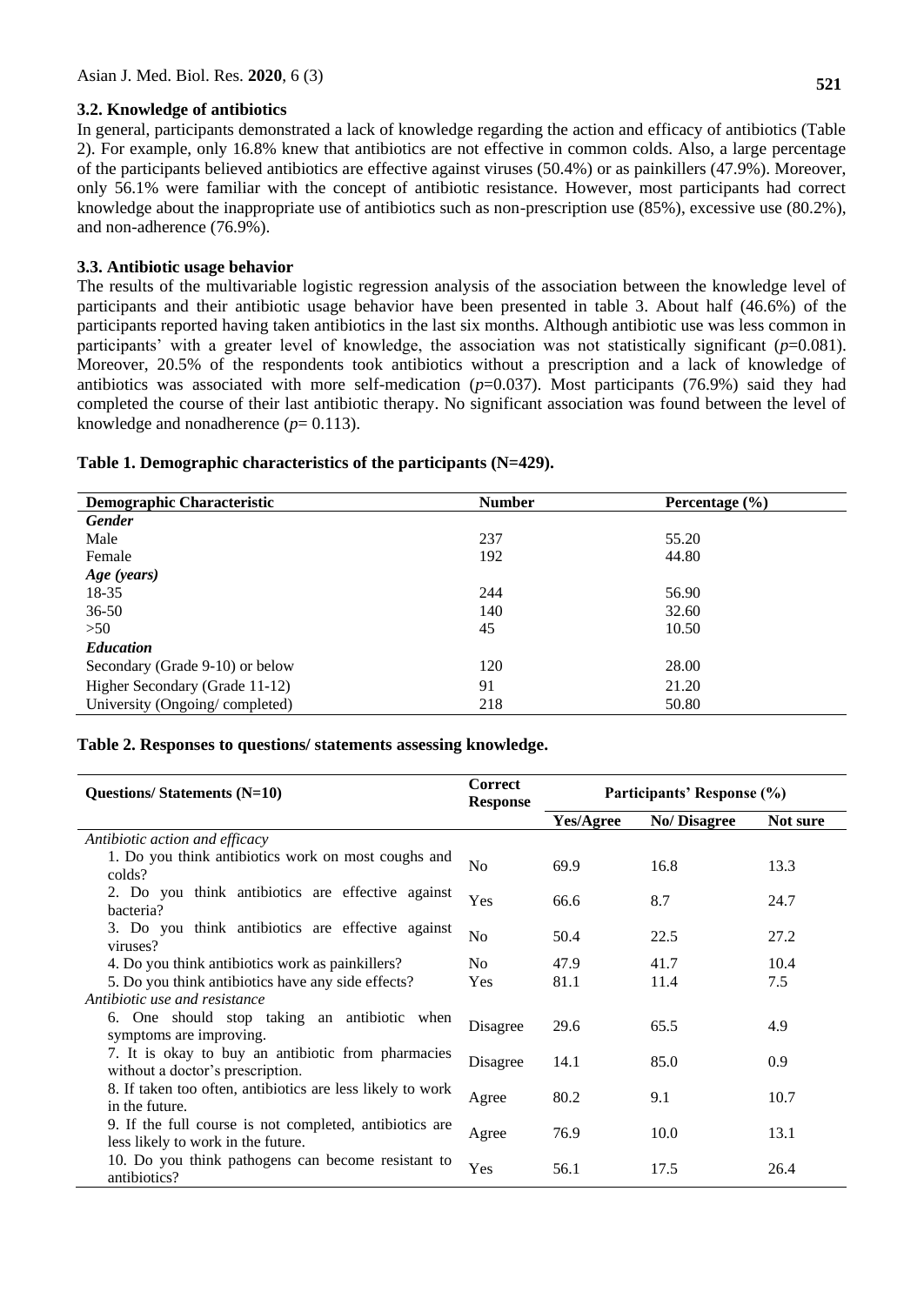| <b>Knowledge level</b>                                                               | % of participants | Adjusted odds ratio (95%<br>confidence interval) | <i>p</i> -value |  |  |  |
|--------------------------------------------------------------------------------------|-------------------|--------------------------------------------------|-----------------|--|--|--|
| Outcome= Participants took antibiotics in the last six months (46.6%)                |                   |                                                  |                 |  |  |  |
| Good                                                                                 | 34.1%             |                                                  | 0.081           |  |  |  |
| Average                                                                              | 49.0%             | $1.81(1.06 - 3.07)$                              |                 |  |  |  |
| Poor                                                                                 | 51.6%             | $1.80(0.95 - 3.43)$                              |                 |  |  |  |
| Outcome= Participants self-medicated with antibiotics in the last six months (20.5%) |                   |                                                  |                 |  |  |  |
| Good                                                                                 | 10.3%             |                                                  | 0.037           |  |  |  |
| Average                                                                              | 17.8%             | $2.26(0.60 - 8.51)$                              |                 |  |  |  |
| Poor                                                                                 | 33.3%             | $5.42(1.27 - 23.18)$                             |                 |  |  |  |
| Outcome= Participants did not complete the full course of therapy (23.1%)            |                   |                                                  |                 |  |  |  |
| Good                                                                                 | 10.3%             |                                                  | 0.113           |  |  |  |
| Average                                                                              | 25.2%             | $3.90(1.04 - 14.68)$                             |                 |  |  |  |
| Poor                                                                                 | 25.5%             | $4.47(1.01 - 19.82)$                             |                 |  |  |  |

**Table 3. Association between participants' knowledge of antibiotics and their antibiotic usage behavior.**

Poor, average, and good knowledge refer to 0-40%, 50-70%, and 80-100% correct responses respectively.

## **4. Discussion**

The results suggest that people have a poor understanding of the action and efficacy of antibiotics. The fact that only 16.8% knew antibiotics cannot cure most common colds and coughs is alarming. This also explains the findings in a study conducted in Bangladesh where cold, cough, and fever were the second leading cause of selfmedication with antibiotics (Biswas *et al*., 2014). Again, although antibiotics only work against bacterial infections, the majority of the participants believed antibiotics are also effective against viruses or as painkillers. This indicates that many people consider antibiotics a "cure-all" and are likely to take antibiotics for unrelated symptoms. Compared to other countries like Britain, Kuwait, and South Korea, the prevalence of such misconceptions among the people of Bangladesh was higher (Awad and Aboud, 2015; Kim *et al*., 2011; McNulty *et al*., 2007). However, most participants were aware of the fact that antibiotics can have side effects. Since side effects are associated with all drugs, a high rate of correct response in this particular question may be more related to people's knowledge of and experience with all drugs in general than their specific knowledge of antibiotics.

Compared with developed countries such as Britain and Hong Kong, the rates of antibiotic use, self-medication, and non-adherence were higher in this study (McNulty *et al*., 2007, You *et al*., 2008). The fact that almost half of the participants took antibiotics in the last six months implies that many of these people took antibiotics unnecessarily. The prevalence of self-medication found in this study (20.5%) is very similar to that reported in another study conducted in Bangladesh (26.69%) (Biswas *et al*., 2014). According to studies conducted in other Asian countries like Bhutan, India, and Indonesia, self-medication was practiced by 24- 54% of the general public (Ahmad *et al*., 2012; Kurniawan *et al*., 2017; Tshokey *et al*., 2017). In this study, poor knowledge was associated with more self-medication. Results similar to ours were reported in studies performed in Lebanon and Indonesia (Jamhour *et al*., 2017; Kurniawan *et al*., 2017). However, in some other studies, self-medication was more prevalent among people with greater knowledge of antibiotics (Cheng *et al*., 2018; McNulty *et al*., 2007). Although the reasons behind this apparent discrepancy are unclear, the differences in health system and policy along with socioeconomic status of the people may be implicated.

## **4.1. Implications of this study**

Given the high level of misconceptions and excessive use of antibiotics in Bangladesh, the first step should be the initiation of interventions to improve public knowledge of antibiotics and subsequently decrease overall antibiotic consumption. Now, whether better knowledge always translates into appropriate behavior is a matter of contention and knowledge was not significantly associated with two of the three parameters of antibiotic use tested in this study. There is, however, enough evidence that campaigns help to decrease antibiotic use in communities (Huttner *et al*., 2010; Sabuncu *et al*., 2009). Moreover, educating the public on the appropriate use of antibiotics has been mentioned as one of the primary intervention strategies by WHO for the containment of antibiotic resistance (WHO, 2001). If possible, social marketing strategies can be incorporated with antibiotic campaigns to elicit effective and sustainable change in antibiotic usage behavior (Edgar *et al*., 2008). Nevertheless, it is important to understand that apart from inappropriate knowledge and attitude of the public, irrational antibiotic use in the developing countries is often driven by uninformed healthcare providers as well as factors associated with health systems and policies including the availability of over-the-counter antibiotics,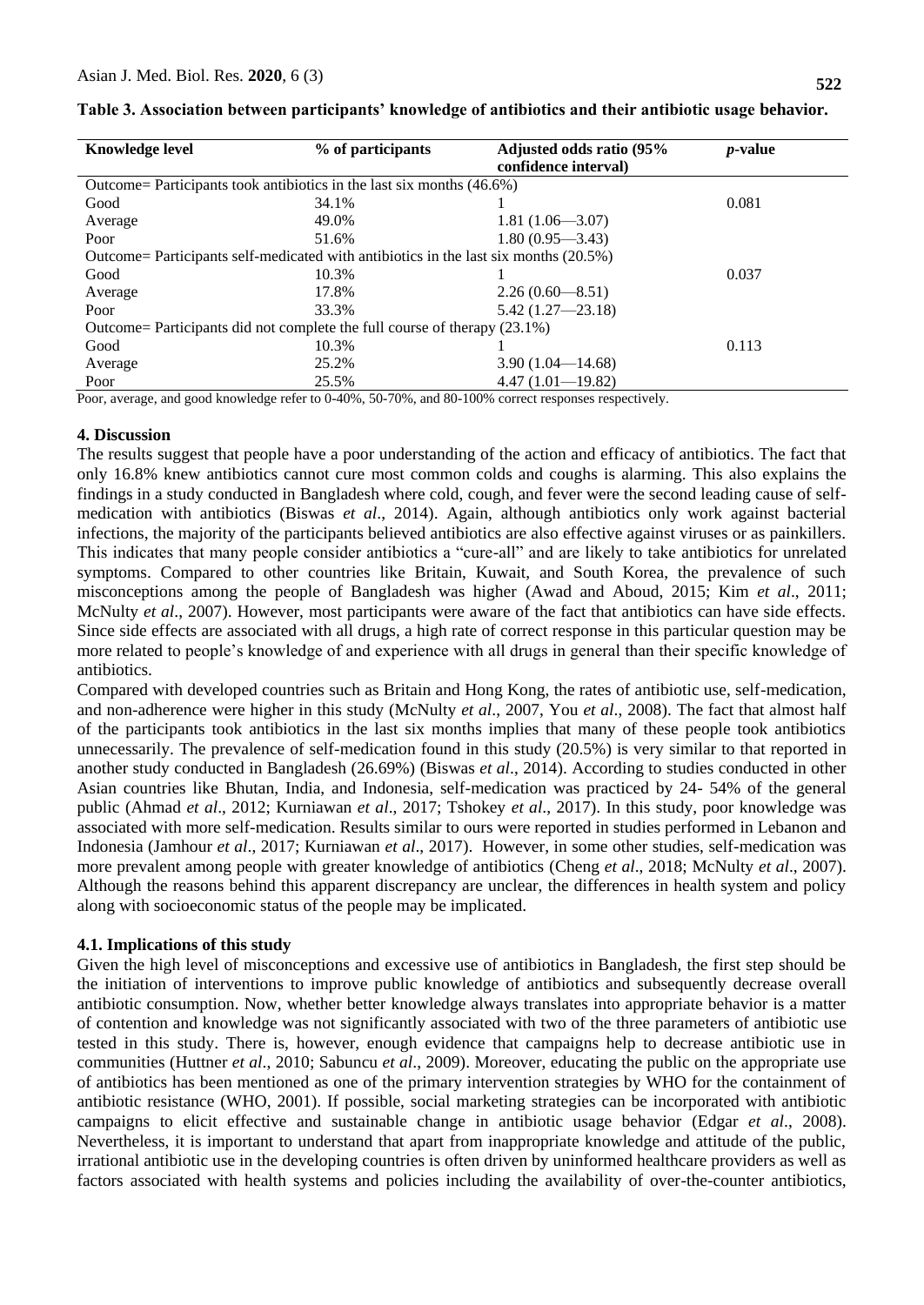difficulty accessing health facilities and medical care, lack of trust in health professionals, untrained retail pharmacists, as well as inadequate regulatory policies (Servia-Dopazo and Figueiras, 2018; Torres *et al*., 2019). Therefore, initiatives should not be restricted to disseminating information; simultaneous improvement of the health systems and implementation of proper antibiotic policies is also needed.

#### **4.2. Limitations**

The study has a couple of limitations. First, the survey was conducted in the capital district Dhaka (primarily in suburban and urban areas) and the participants may not represent the whole population of Bangladesh. There is a high possibility that the level of misconceptions about and misuse of antibiotics in rural areas will be even higher. Second, there is a possibility of recall bias since participants had to remember their past use of antibiotics.

#### **5. Conclusions**

In summary, our study has identified two problems- a high level of misconceptions about antibiotics and inappropriate antibiotic use among the people of Bangladesh. Also, knowledge of antibiotics had a significant impact on participants' self-medication behavior. These findings present a strong case for taking measures to educate the public about antibiotics. In addition to this, educating the healthcare providers along with improvements of the healthcare systems and implementation of regulatory measures will be very crucial to achieve long-lasting results.

#### **Conflict of interest**

None to declare.

#### **References**

- The Allopathic System (Prevention of Misuse) Ordinance, 1962; Available from: [http://bdlaws.minlaw.gov.bd/act-details-324.html.](http://bdlaws.minlaw.gov.bd/act-details-324.html) 2020.
- Ahmad A, S Parimalakrishnan, I Patel, N Kumar, T Balkrishnan and G Mohanta, 2012. Evaluation of selfmedication antibiotics use pattern among patients attending community pharmacies in rural India, Uttar Pradesh. J. Pharm. Res., 5: 765-768.
- Ahmed I, MB Rabbi and S Sultana, 2019. Antibiotic resistance in Bangladesh: A systematic review. International Journal of Infectious Diseases, 80: 54-61.
- Ahmed SM, N Naher, T Hossain and LB Rawal, 2017. Exploring the status of retail private drug shops in Bangladesh and action points for developing an accredited drug shop model: a facility based cross-sectional study. J. Pharm. Policy Pract., 10: 21.
- Awad AI and EA Aboud, 2015. Knowledge, attitude and practice towards antibiotic use among the public in Kuwait. PloS One, 10: e0117910.
- Biswas M, MN Roy, MIN Manik, MS Hossain, STA Tapu, M Moniruzzaman and [S Sultana,](https://pubmed.ncbi.nlm.nih.gov/?term=Sultana+S&cauthor_id=25124712) 2014. Self medicated antibiotics in Bangladesh: a cross-sectional health survey conducted in the Rajshahi City. BMC Public Health, 14: 847.
- Cheng J, C Coope, J Chai, I Oliver, A Kessel, D Wang and [Y Sun,](https://onlinelibrary.wiley.com/action/doSearch?ContribAuthorStored=Sun%2C+Yehuan) 2018. Knowledge and behaviors in relation to antibiotic use among rural residents in Anhui, China. Pharmacoepidemiol Drug Saf., 27: 652-659.
- Chowdhury MMH, K Kubra, MT Islam, MM Rahman and ME Mehedy, 2015. Indiscriminate uses of antibiotics as a threat to public health demand implementation of effective drug practices and enhancement of public awareness in Bangladesh. European Journal of Scientific Research, 133: 187-195.
- Edgar T, SD Boyd and MJ Palamé, 2008. Sustainability for behaviour change in the fight against antibiotic resistance: a social marketing framework. J. Antimicrob. Chemother., 63: 230-237.
- Fahad B, A Matin, M Shill and K Asish, 2010. Antibiotic usage at a primary health care unit in Bangladesh. Australasian Medical Journal (Online), 3: 414.
- Hoque R, SM Ahmed, N Naher, MA Islam, EK Rousham, BZ Islam and S Hassan, 2020. Tackling antimicrobial resistance in Bangladesh: A scoping review of policy and practice in human, animal and environment sectors. PLoS One, 15: e0227947.
- Huttner B, H Goossens, T Verheij and S Harbarth. Characteristics and outcomes of public campaigns aimed at improving the use of antibiotics in outpatients in high-income countries. Lancet Infect. Dis., 10: 17-31.
- Islam MS, 2006. A review on the policy and practices of therapeutic drug uses in Bangladesh. Calicut. Med. J., 4: e2.